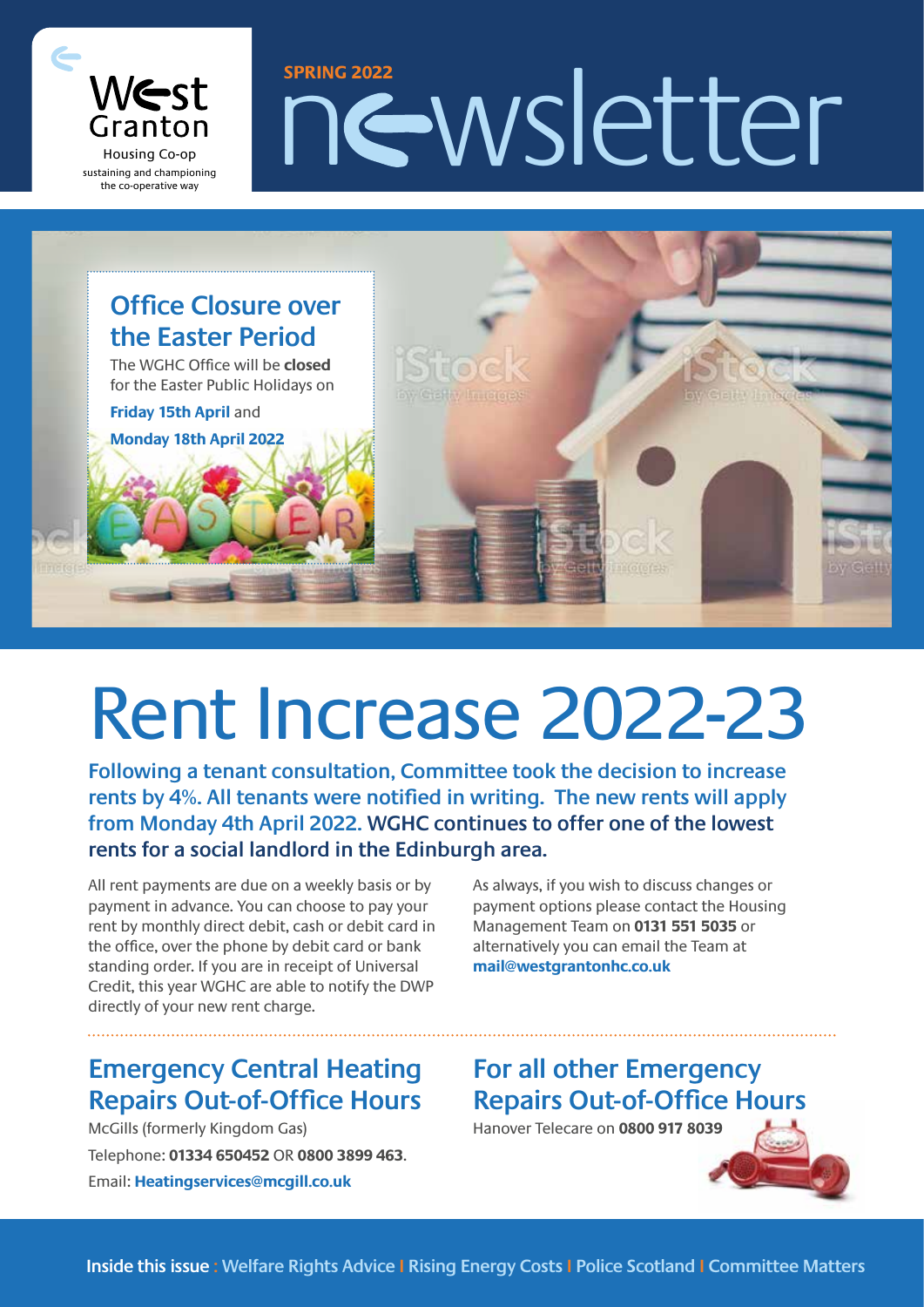# Independent Debt Advice Service for WGHC Tenants

Advine Initiative

If you are a WGHC tenant and need advice<br>about getting help with your debts, **don't sit f** you are a WGHC tenant and need advice **and worry! – Take action now** and contact a member of our **Housing Management Team** on **0131 551 5035** who can arrange to refer you directly to a specialist Debt Advisor through **CHAI** (Community Help and Advice Initiative Ltd). WGHC along with other ARCHIE partners have set

aside funding for 2022-23 to provide debt advice via CHAI and have an appropriate data sharing agreement in place that complies with both the UK GDPR and the Data Protection Act 2018 – ensuring and providing you a guarantee that your personal information will only be used and seen by appropriate personnel and not shared with any staff members at WGHC.

# Welfare Rights Advice for WGHC Tenants

I Personal Independent Payments, Carers If you need a benefit check or help claiming Allowance, Pension Credit or wish to appeal a benefits decision please contact a member of our **Housing Management Team** who will be happy to refer you directly to an independent Welfare Rights Advisor. Again, WGHC along with other ARCHIE

partners have set aside funding for 2022-23 to ensure that WGHC tenants can access the Port of Leith Housing Association Welfare Benefits Service. All personal information remains confidential and any work carried out on your behalf remains between you and the advisor, and is not shared with any staff members at WGHC.

## The Young Person's Guarantee – Help to Work

The Edinburgh Guarantee which began in 2011<br>to help school leavers has been expanded. Now anyone needing support or assistance can get information on jobs, training, education or employment support.

Check out the website **[www.edinburghguarantee.org](http://www.edinburghguarantee.org)** or phone **0131 529 3525**



## Rising Energy Costs – Changeworks can help

If you know someone who is worried about rising<br>energy prices you are not alone. WGHC can make If you know someone who is worried about rising a referral for any of our tenants who are struggling with energy bills, debt or disconnections. Your

supplier does have to help you come to a solution if you are having difficulty making payments. You can contact your supplier to negotiate a deal OR **Changeworks** can help you.



### Fuel Assistance Fund for WGHC Tenants

You can get help from WGHC if you are<br>
struggling to pay your energy bills or top up your pre-payment meter. Each case will be considered according to individual circumstances.

For more information please contact a member of the Housing Management Team on **0131 551 5035** or email **[hm@westgrantonhc.co.uk](mailto:hm@westgrantonhc.co.uk)**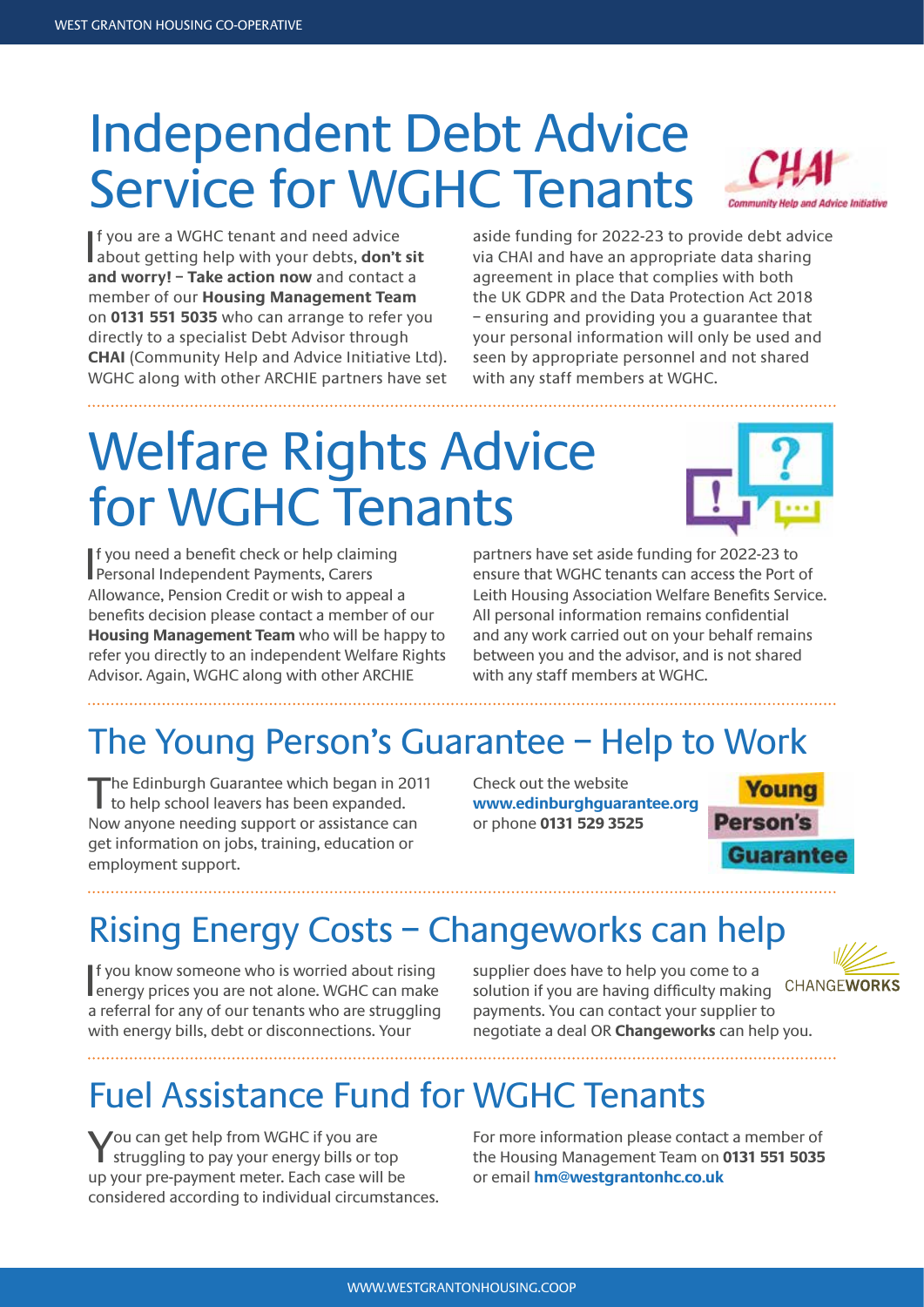# Someone's knocking at the door, someone's ringing the bell…

#### **How to check an officer's identity**



If Police Scotland contact you,

they will do so in person, by phone or by email. This will depend on the circumstances surrounding why they need to contact you.

#### **Contact in person**

If one of their officers contacts you in person, they'll show you their police warrant card. This is proof of their identity and authority and you can verify this by dialling **101**.

#### **Contact by phone and email**

If one of their officers needs to speak to you on the phone or by email, they'll identify themselves clearly.



#### **They'll never:**

- $\rightarrow$  ask you for your bank details or PIN
- $\rightarrow$  ask you to transfer funds to another account
- $\rightarrow$  ask you to hand over cash or bank cards to a courier
- $\rightarrow$  ask you to pay a fine or a fee to them or a third party over the phone or online
- $\rightarrow$  ask you for remote access to your computer, passwords or log in details over the phone or online
- $\rightarrow$  ask you to 'assist' in an investigation by doing any of the above
- $\rightarrow$  communicate in an abusive, threatening or coercive manner
- $\rightarrow$  ask you to click on a hyperlink to participate in an investigation

**Remember if you're unsure about whether the person you're dealing with is a genuine police officer – stop – and call us on 101 to check their identity.**

# YOU are paramount in everything we do

WGHC's business plan clearly indicates that **"Our tenants are paramount in everything we do"**. This is echoed on the first line of our website homepage. This mantra is supported by our 3 core values: **Service, Consistency and Learning**. We seek to promote the 3 core values at every opportunity, so these, again, are published on our website homepage and the footer of each and every e-mail we send. In a further effort to better serve you, we have extended our office opening hours by 2 hours per week. They were 09.15 thru 16.00hrs. As of 1st March, they will be 09.00 thru 16.15hrs – an extra 30mins per day, Monday to Thursday. Friday operational hours remain unchanged.



#### **Our new hours are:**

**Monday, Tuesday and Thursday** Office opens at **9am** and closes at **4.15pm**

**Wednesday**

Office opens at **2pm** and closes at **4.15pm Friday**

Office opens at **9am** and closes at **4pm**

Lunch – every day, 1-2pm

Full details are shown (in real time) on our website **[www.westgrantonhousing.coop/](https://www.westgrantonhousing.coop/about-wghc/) [about-wghc](https://www.westgrantonhousing.coop/about-wghc/)**